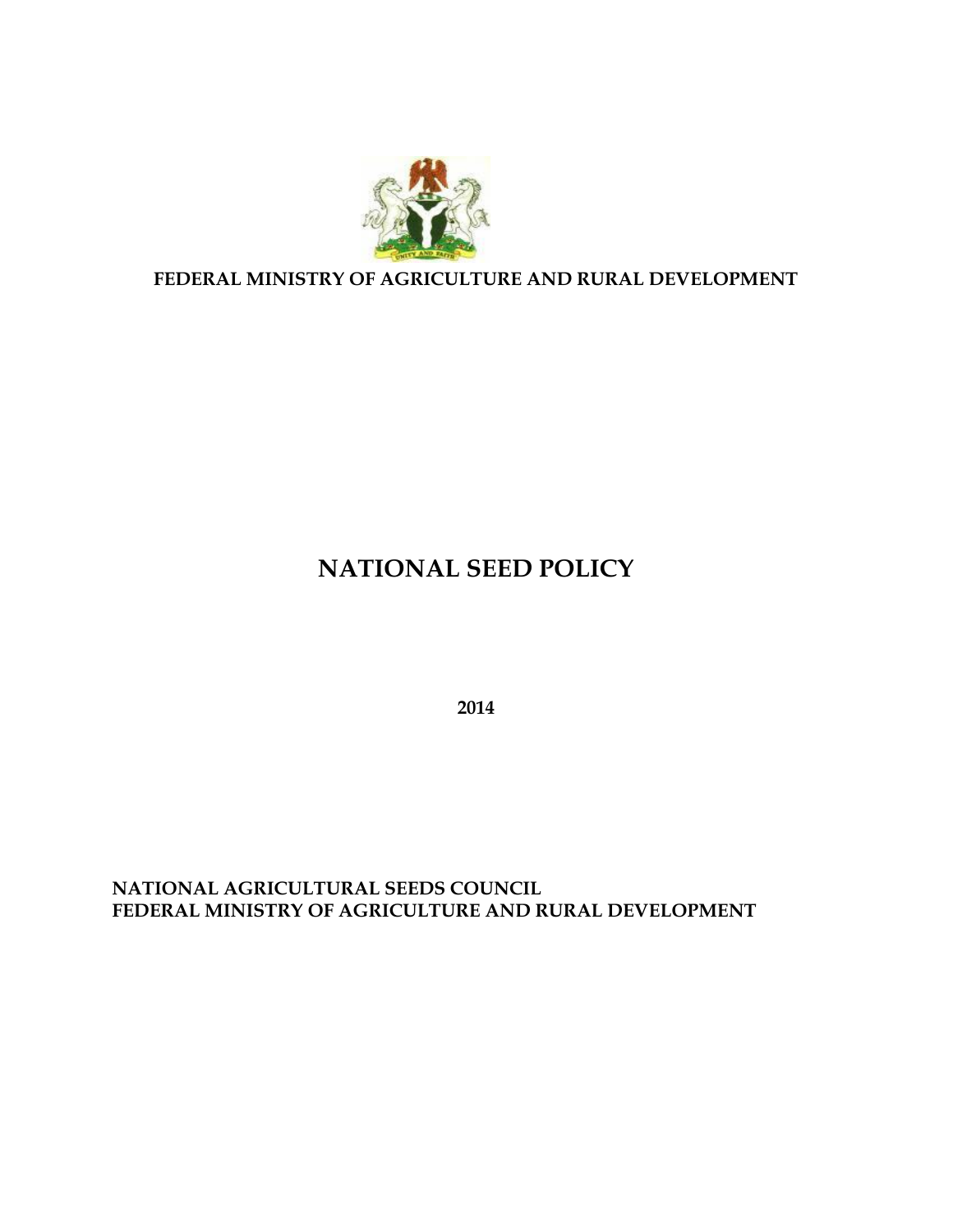# NATIONAL SEED POLICY FEDERAL REPUBLIC OF NIGERIA

National Agricultural Seeds Council Abuja, Nigeria 2014

#### **TABLE OF CONTENTS**

FOREWARD

ACRONYMS AND ABBREVIATION

CONTEXT

- 1. OBJECTIVES
- 2. STRATEGY
- 3. ADMINISTRATION 3.1 National Agricultural Seeds Council 3.2 Variety Release Committee
- 4. CROP AND SEED RESEARCH
	- 4.1 Priority Crops
	- 4.2 Variety Development
	- 4.3 Varietal Adaptation Testing
	- 4.4 Variety Registration
	- 4.5 Control of Varieties and Varietal Ownership

4.6 Farmers' Rights

- 4.7 Strategic Seed Reserve
- 5. SEED PRODUCTION
	- 5.1 Generation System of Seed Multiplication
	- 5.2 Early Generation Seed Maintenance and Supply
	- 5.3 Vegetative Seeds
	- 5.4 Seed Conditioning
- 6. SEED QUALITY ASSURANCE
	- 6.1 Quality Standards
	- 6.2 Seed Quality Control Mechanisms
		- 6.2.1 External Seed Quality Control
		- 6.2.2 Internal Seed Quality Control
		- 6.2.3 Plant Protection and Quarantine
	- 6.3 Seed Law
	- 6.4 Seed Testing
- 7. SEED DISTRIBUTION AND MARKETING
	- 7.1 Basic Principles
	- 7.2 Market Support and Coordination
	- 7.3 Seed Extension and Promotion
	- 7.4 Seed Import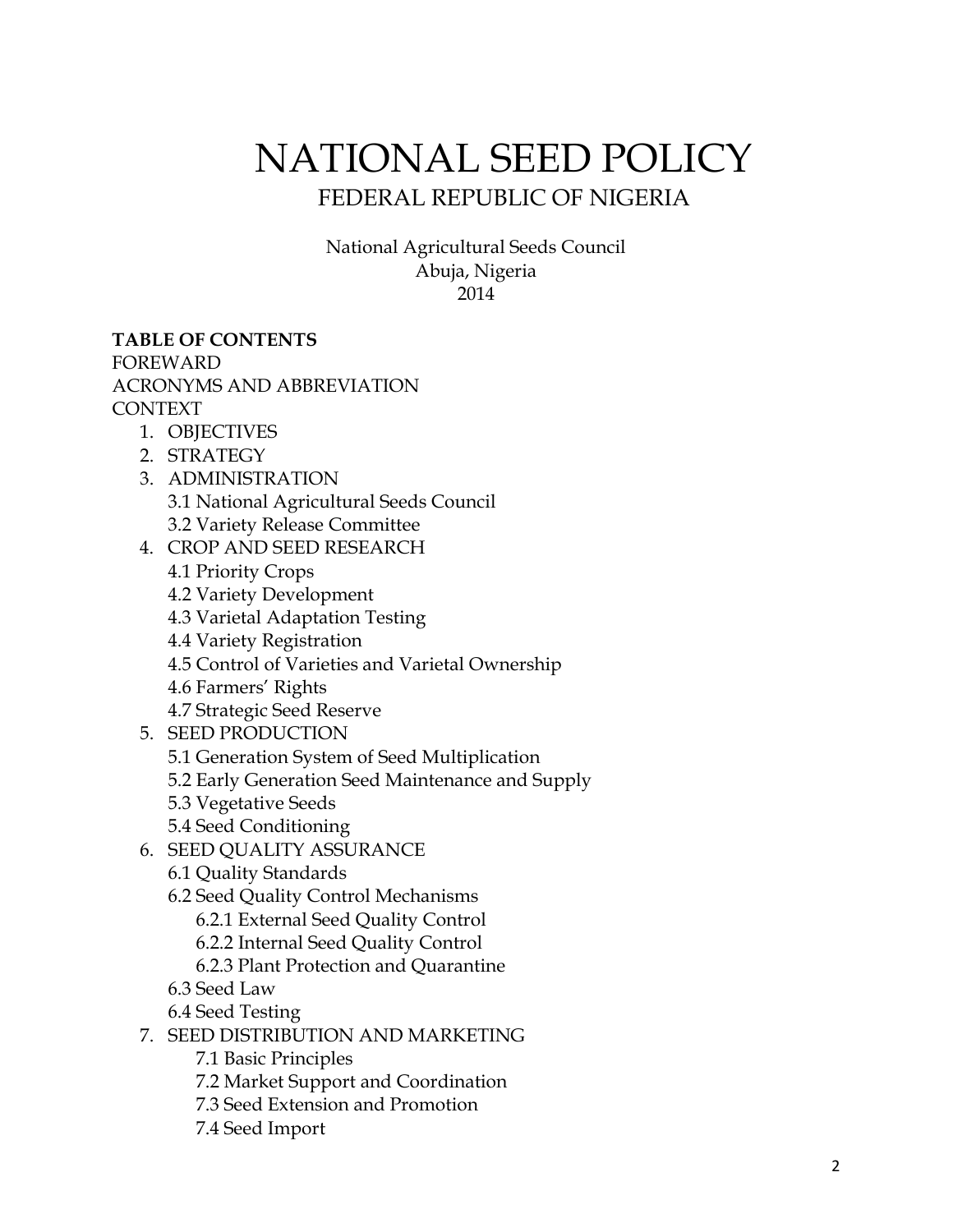7.5 Seed Export

- 8. GENETICALLY MODIFIED CROPS
- 9. SEED SECTOR DEVELOPMENT
	- 9.1 Private Sector Promotional Benefits
	- 9.2 The Informal Seed Sector
	- 9.3 Seed Industry Data and Statistics
	- 9.4 Training and Technology Application
- 10. IMPLEMENTATION MODALITIES
- 11. ENTRY INTO FORCE
	- 11.1 Effective Date
	- 11.2 Applicability
- 12. POLICY ADVISORY AND UPDATING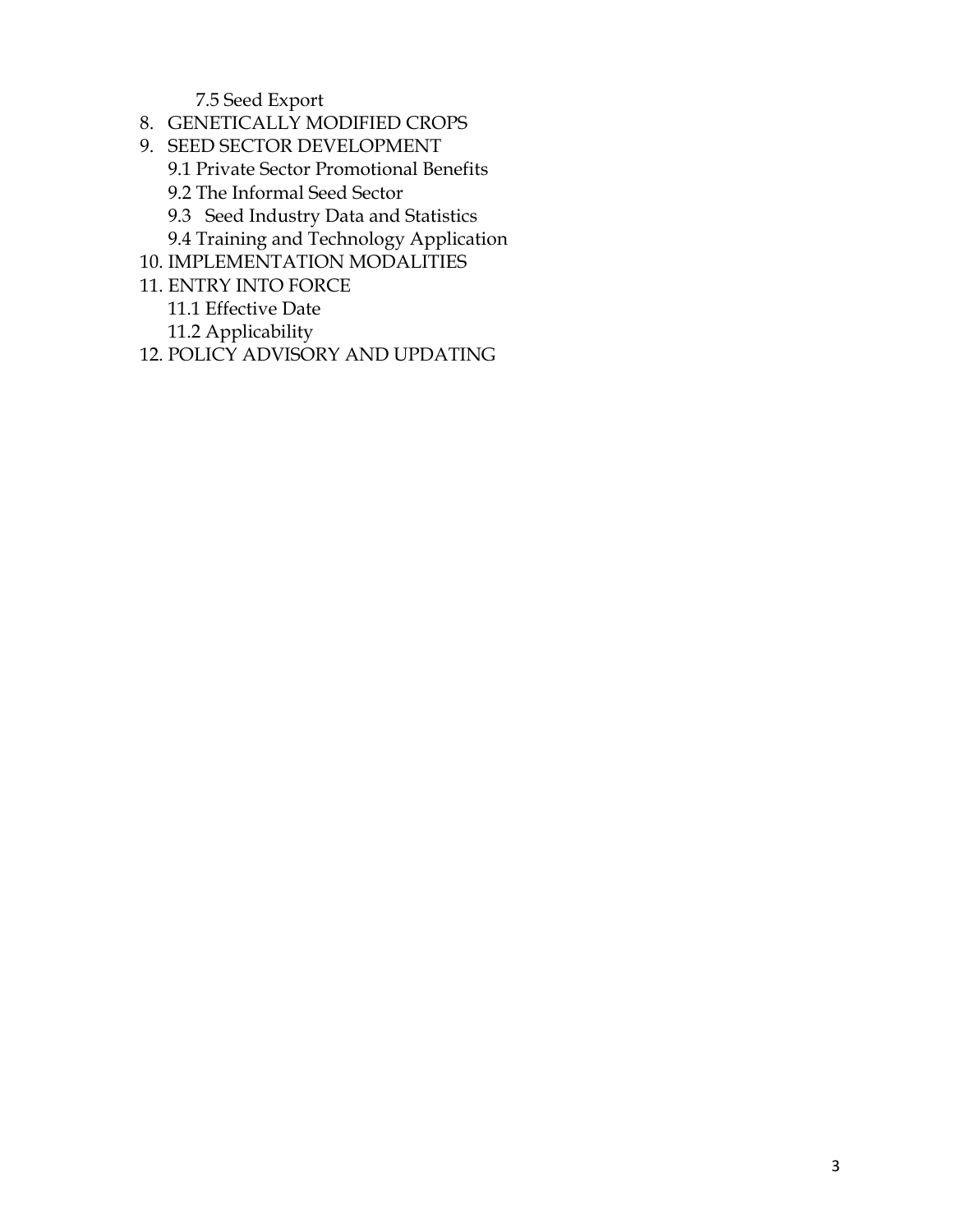## **ACRONYMS AND ABBREVIATIONS**

| <b>NCVRRC</b>  | National Crop Variety Registration and Release Committee |
|----------------|----------------------------------------------------------|
| <b>ECOWAS</b>  | Economic Community of West African States                |
| <b>FDA</b>     | <b>Federal Department of Agriculture</b>                 |
| <b>FMARD</b>   | Federal Ministry of Agriculture and Rural Development    |
| <b>GDP</b>     | <b>Gross Domestic Product</b>                            |
| <b>GM</b>      | Genetically-Modified                                     |
| <b>GMO</b>     | Genetically-Modified Organism                            |
| <b>ISTA</b>    | <b>International Seed Testing Association</b>            |
| <b>NACGRAB</b> | National Centre for Genetic Resources and Biotechnology  |
| <b>NARIS</b>   | National Agricultural Research Institutes                |
| <b>NASC</b>    | National Agricultural Seeds Council                      |
| <b>NSCDC</b>   | National Security and Civil Defense Corps                |
| SON            | Standards Organization of Nigeria                        |
| <b>WACPSV</b>  | West African Catalogue of Plant Species and Varieties    |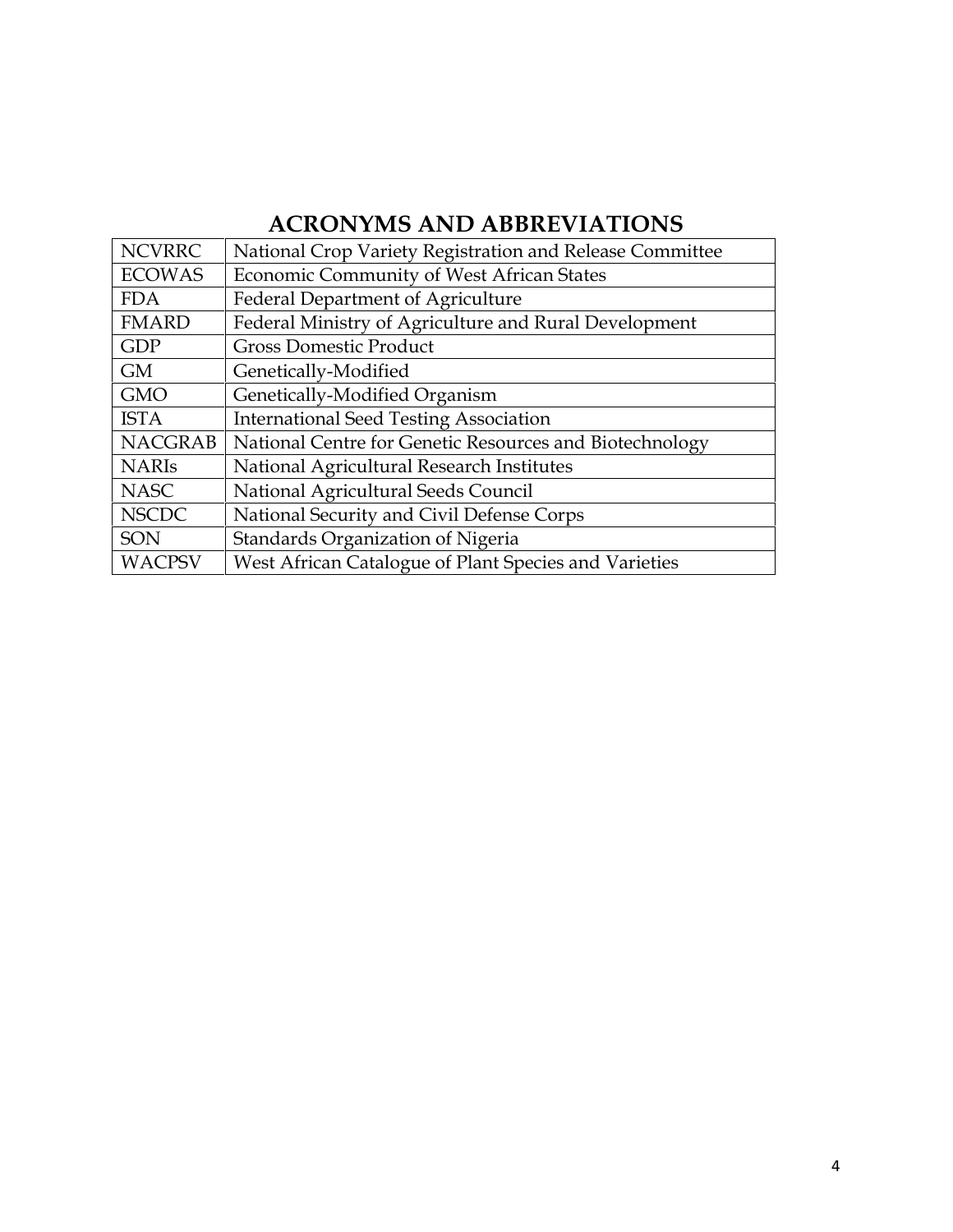### **INTRODUCTION**

Agriculture is strategic to the Nigerian economy and plays the key roles of supplying food for the population, raw materials for industries, earning of high foreign exchange which is next only to that from crude oil, providing market for the industrial sector and a key contributor to wealth creation and poverty alleviation. More than 70% of the population derives their living from agriculture and agro-allied activities, with the sector contributing about 20% of the Gross Domestic Product (GDP) and accounts for 5% of total export. It provides 88% of non–oil earnings. Crops contribute 85% of the agricultural GDP, livestock 10%, fisheries 4% and forestry 1%. About 94% of the agricultural output is accounted for by small–scale, subsistent farmers cropping less than 2 ha. It is envisaged that Nigeria will witness a steady decline in the number of small-scale farmers and a gradual increase in the average size of farms in the coming decades.

Agriculture has traditionally been characterized as the "mainstay" of the Nigerian economy with many assigned roles to perform in the course of the country's economic development. Among the roles conventionally ascribed to the agricultural sector in a growing economy are those of

- (i) Providing adequate food for an increasing population<br>(ii) Supplying adequate raw materials to a growing indust
- (ii) Supplying adequate raw materials to a growing industrial sector<br>(iii) Constituting the major source of employment
- (iii) Constituting the major source of employment<br>(iv) Constituting a major source of foreign exchang
- (iv) Constituting a major source of foreign exchange earnings: and (v) Providing a market for the products of the industrial sector
- Providing a market for the products of the industrial sector

The agricultural economy of Nigeria draws a considerable part of its strength from the performance of the seed industry, which includes institutions and other stakeholders in the value chain of planting materials. In turn, the structure and conduct of the chain depend on the role of government in terms of its policy actions and interventions in the agricultural sector generally and seed subsector particularly. In this regard the role of farmers is unique as the sole source of demand for planting materials, which underscores the important role they play among other stakeholders in the seed policy process. Such an important role requires the deliberate action of the government to articulate a policy document as a reference material for agency officials and a guide to the activities of farmers and other stakeholders in the seed industry. Of course, the critical component of such a document is a definite policy statement on seed for the country, which defines the position of government on all imaginable staking points in the seed value chain and incorporates the voice of stakeholders in the choice of appropriate instruments for dealing with policy issues and challenges facing the seed industry at large.

#### **Overview of the Nigeria Seed Sector**

The seed subsector of Nigeria's agricultural economy has undergone different stages of development since the country's independence in 1960. Despite the attainment of some stages of critical minimum institutional structure for agricultural development, the seed sub sector remains an infant industry. The Federal Ministry of Agriculture and Natural Resources (FMANR), established in 1966 had seed industry development as part of its mandate. However, the institutionalization of the seed policy process emerged with the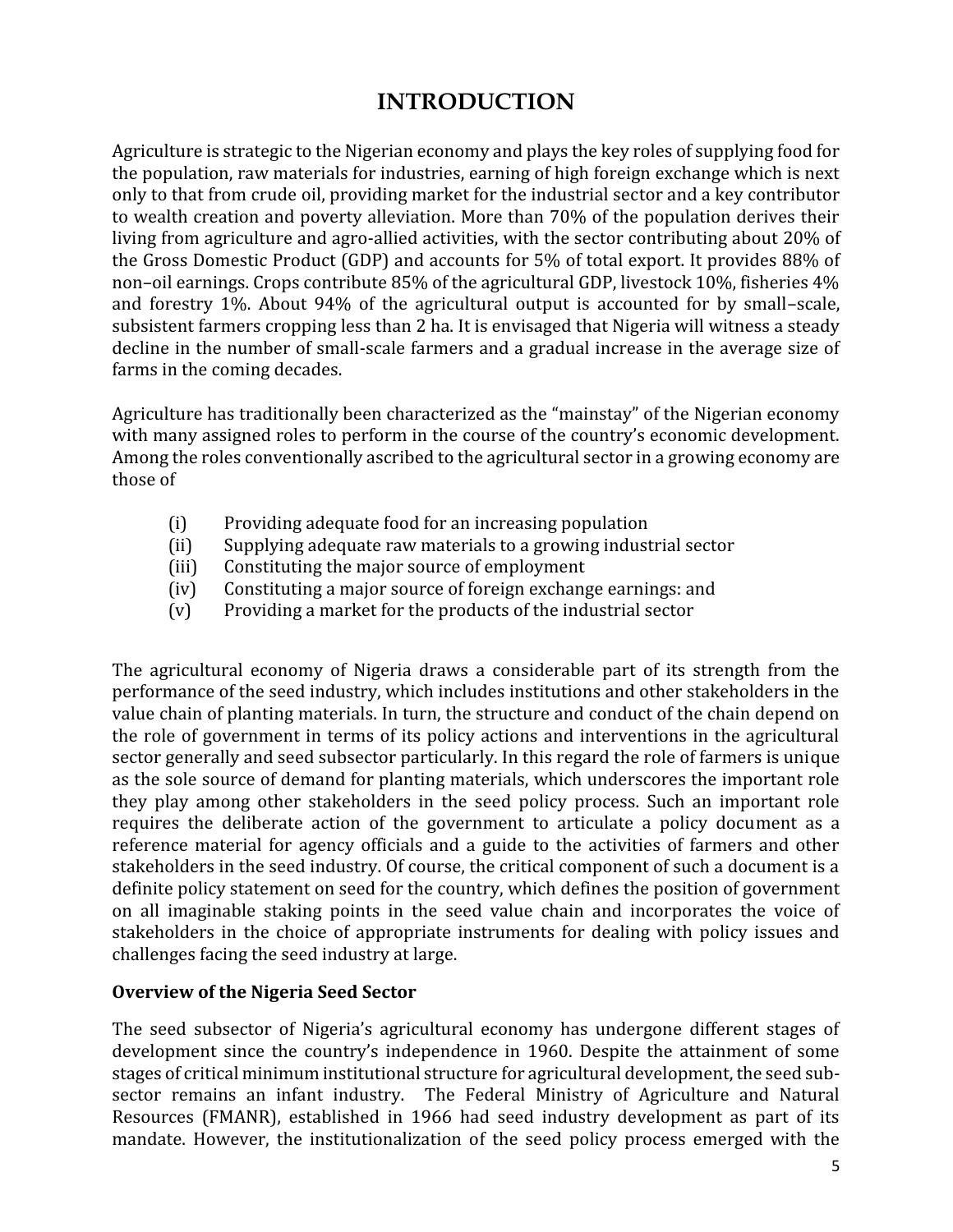establishment of the National Seed Service (NSS) in 1975 in the Department of Agriculture of the Federal Ministry of Agriculture and Natural Resources which superintended over the articulation of policy and legal instruments to manage the seed industry over time, including the implementation of programmes and projects to move the industry forward. Following the enactment of the Nigeria Seed Law, the National Agricultural Seeds Council (NASC) was established to take over the functions of the National Seed Service and expand the scope of administration of the entire subsector. Consequent upon the constitution and inauguration of the Governing Board of the Council in 2009, the subsisting seed policy came into force in 2010.

#### **Relationship between the National Policy and the Seed Policy**

In furtherance of the President's National Economic Transformation Agenda, the Agricultural Transformation Agenda (ATA) that is premised on technology, industrialized high-growth and diversified economy, and food security was developed. The Agenda promotes agribusiness, encourage private sector involvement in agro-input supply, attract private sector investment into areas of high production, reduce postharvest losses, add value to locally produced crops, and foster rural economic growth by providing rural infrastructure and increasing access of farmers to financial services and markets. The ATA is expected to create over 3.5 million jobs in the agricultural sector from the

actualization of commodity value chains and provide over N300 billion of additional income to Nigerian farmers. Over N60 billion (US\$ 380 million) will be injected into the economy from the substitution of 20% of bread wheat flour with cassava flour, while domestic food supply will increase by 20 million tons of produce by 2015, from the composite output of 2million tons of rice, 17 million tons of cassava, and 1 million tons of sorghum.

A key component of the ATA is to promote efficiency and effectiveness of production process along their value chains with quality assurance through the establishment of regulatory mechanism, monitoring, and supervision of agricultural materials, including seeds. Specifically, the policy provides for the withdrawal of government from direct production and distribution of agri-inputs (seeds, fertilisers, etc) to farmers for the private sector through the Growth Enhancement Support scheme (GESS).

Consequent upon these policy changes which seeks to make agriculture a business rather than development projects, as well as issues that have to do with regional seed regulations and global best practices, the need for the review of the current seed policy which was anchored on the previous administration's Seven Point Agenda, Vision 20:2020 and the National Food Security Programme became necessary. This is with a view to giving policy direction to the present and future development and operations of the seed industry and the expected roles of the various stakeholders. Therefore, the seed industry assumes a great importance as the source of enterprise initiatives and investments for generating incremental outputs of crops. In particular, the successful effort of Government towards the attainment of national food security and other goals of agricultural development depends on the performance of the seed industry that sets the limit of yield potential of other farm inputs. Such policy efforts for seed industry operate in the same policy space that governs the performance of the entire agricultural economy, thereby subjecting seed industry to the nuances of government actions and inactions in the whole sector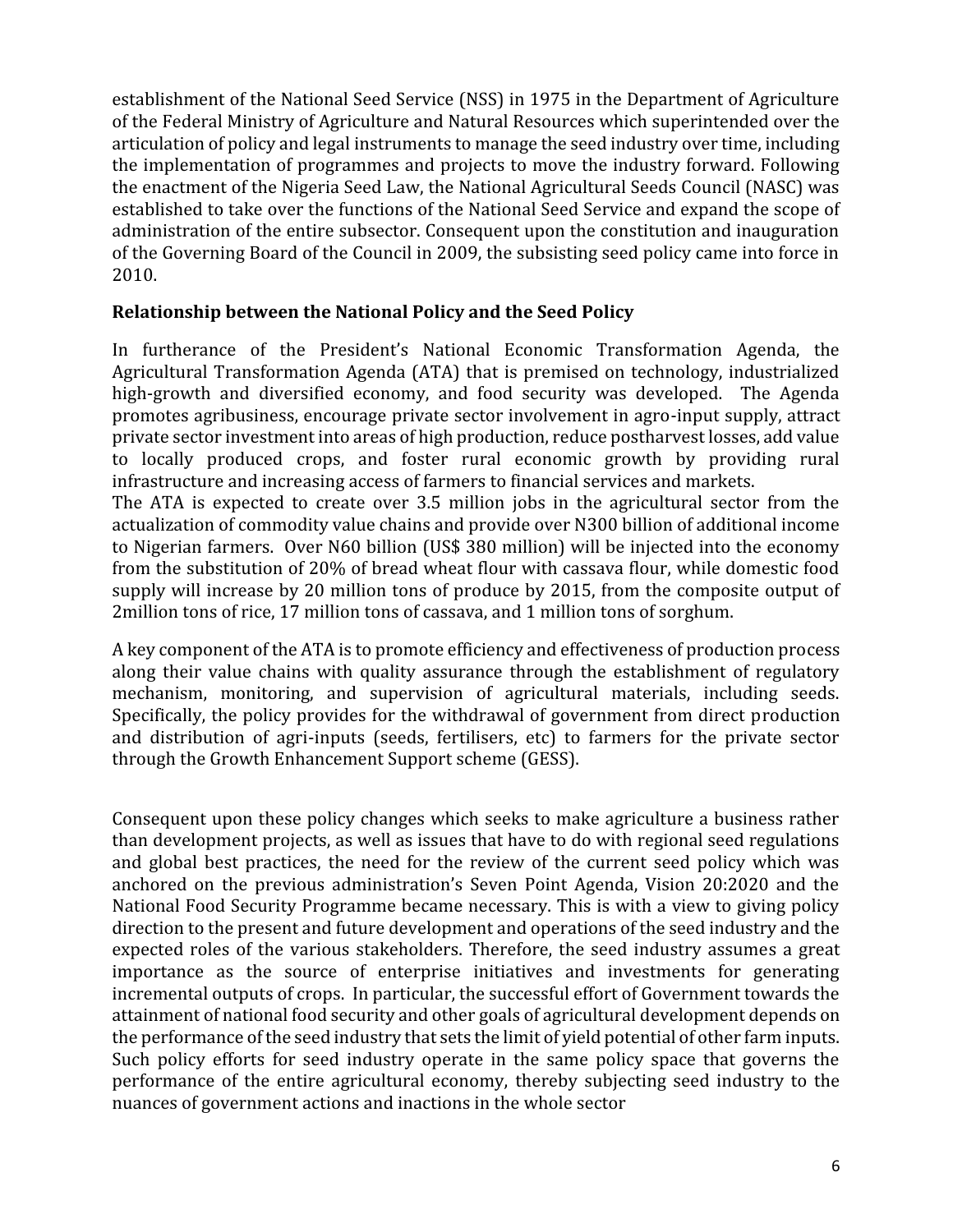#### **Policy Review Process**

The review of the subsisting seed policy was undertaken under the purview of the FAO/TCP "Strengthening National Seed Systems in Nigeria" of which a major activity is the review of the seed law since ordinarily a policy is derivative of the existing legislation, in addition to the prevailing circumstances earlier stated that warranted the need for the review of the seed policy,

A two-stage methodology was adopted for the development of the seed policy- a review of the subsisting seed policy and consultative workshops with various stakeholders: farmers, seed producers, policy makers, policy service providers, among others.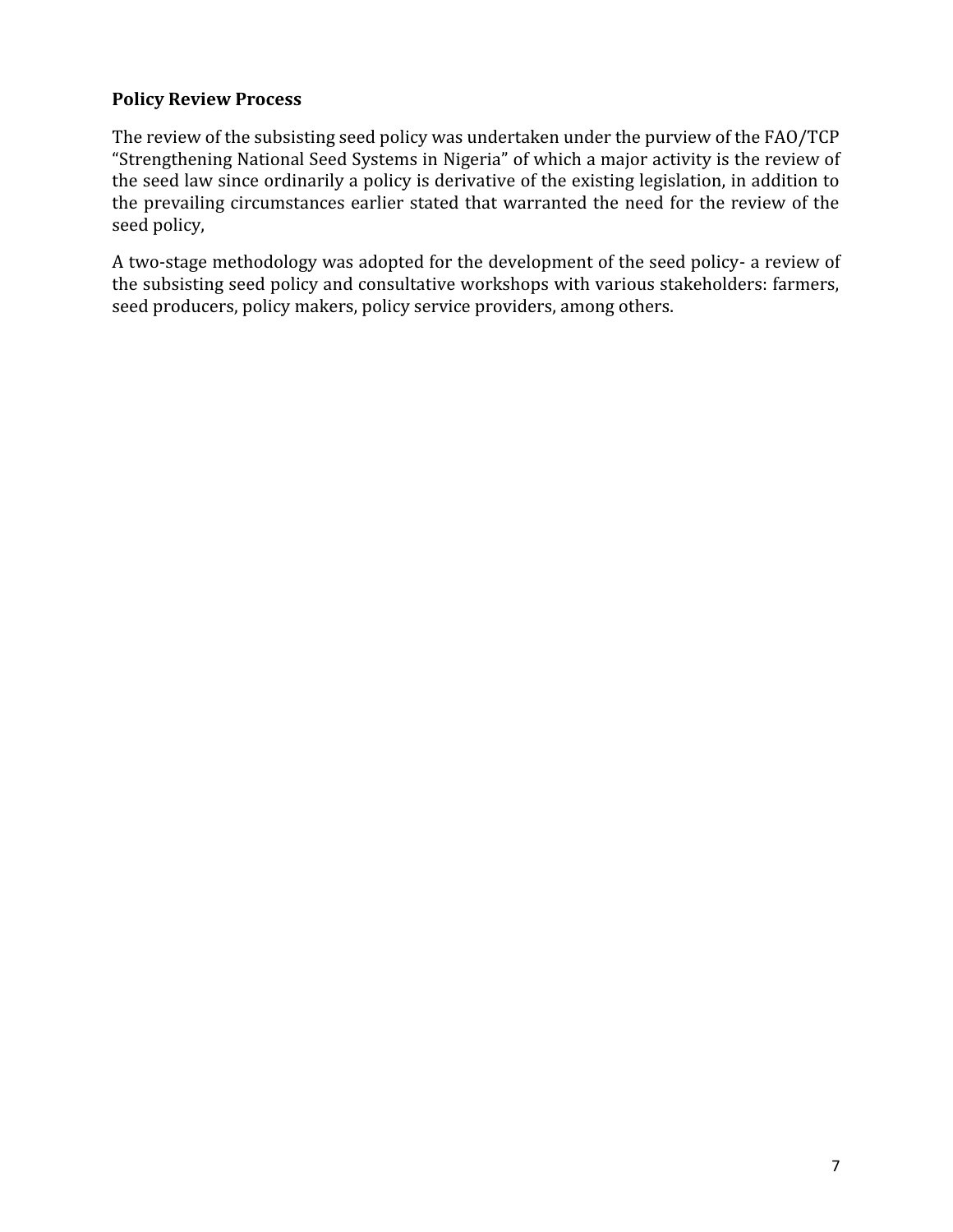### **1. OBJECTIVES**

- 1.1 Support and fast track varietal development, registration and release of new crop varieties as well as the rapid multiplication of released varieties.
- 1.2 Improve the quality of seeds sold to farmers for higher yields and better income.
- 1.3 Re-orientate the operations of public sector agencies along commercial lines.
- 1.4 Encourage private sector participation in seed operations through appropriate policies and promotional activities/incentives.
- 1.5 Promote technology and policy best practices in the global seed industry.
- 1.6 Maintain genetic biodiversity of the crop ecologies

### **2. SCOPE AND STRATEGY**

2.1 The national seed policy applies to all activities that deal with and actors involved in any matter relating to planting materials- seeds and vegetative planting materials.

- 2.2 The Federal Government, through its various ministries and departments under the coordination of the National Agricultural Seeds Council (NASC), shall play the lead support role, maintain public-service infrastructural and service support required to maintain efficient seed supply, enhance farmer demand for improved seeds, and create an enabling environment favorable for investment in seed business.
- 2.3 Government shall facilitate the production and distribution of sufficient quantities of high- quality seed of improved varieties of all relevant crops to farmers in order to ensure production of the required food, feed and fibre. Government institutions shall be supported to produce the amounts and kinds of such seed to ensure that farmer needs are met.
- 2.4 The public sector shall withdraw from commercial production of seeds and rather concentrate on creating enabling environment for seed business and providing adequate regulatory services to the seed industry.
- 2.5 The public sector shall produce only those seed categories that are required but not supplied by the private sector. As much as possible, government seed production shall be under contract with accredited seed producers who shall be paid, guided, supported and supervised in a manner that helps them grow financially and technologically to become self-sustaining private-sector seed enterprises.
- 2.6 The private sector shall be encouraged and supported to produce sufficient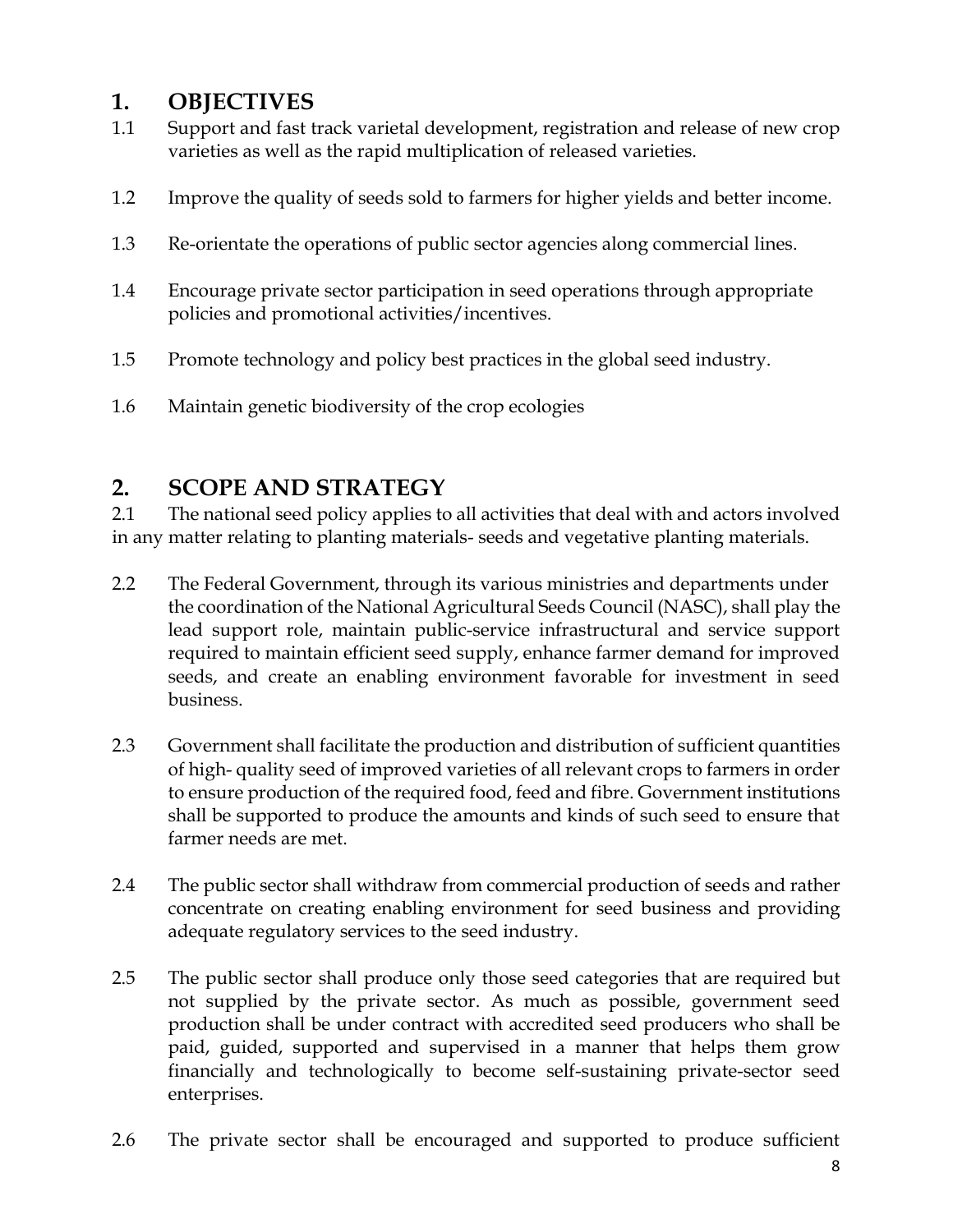quantities of certified seeds that are required for farmers' use.

2.7 Equal attention will be placed on both true seeds and vegetative planting materials such as seedlings, tubers, cuttings and plantlets.

### **3. ADMINISTRATION OF THE POLICY**

#### 3.1. **National Agricultural Seeds Council**

3.1.1 Under the authority of the Federal Minister of Agriculture and Rural Development and reporting to him, the National Agricultural Seeds Council (NASC) shall be the principal institution for the implementation of National Seed Policy.

3.1.2 The functions of NASC shall cover the administration of the national seed policy for the country including the regulation of the market towards competitiveness and quality control to protect the farm population and the environment.

#### 3.2 **Crop Variety Registration and Release Committee**

3.2.1 For variety evaluation, release and withdrawal, a National Crop Variety Registration and Release Committee (NCVRRC) shall be constituted. The Committee shall be made up of relevant technical members of the NASC, other relevant experts outside NASC and co-opted researchers who may be relevant to specific crops or varieties being considered. To ensure easy access to plant genetic resources required for the development of crop varieties, smooth coordination amongst the custodians and users of germplasm and facilitate smooth operation of an efficient varietal release and maintenance systen, it is envisaged that the National Variety Release Committee that is presently located outside the purview of the FMARD will be relocated to the Ministry. The proposal for relocation NCVRRC and reorganization of linkages in the varietal release and production system will be presented to the Minister as one of the early acts of the NASC.

### **4. CROP AND SEED RESEARCH**

#### 4.1 **Priority Crops**

4.1.1 It is expected that a large part of the seed industry would be concerned with the seed needs of Nigerian predominant crops as may from time to time be determined by the Federal Department of Agriculture (FDA). However, emphasis will be placed on millets, sorghum, maize, rice, wheat, cassava, pulses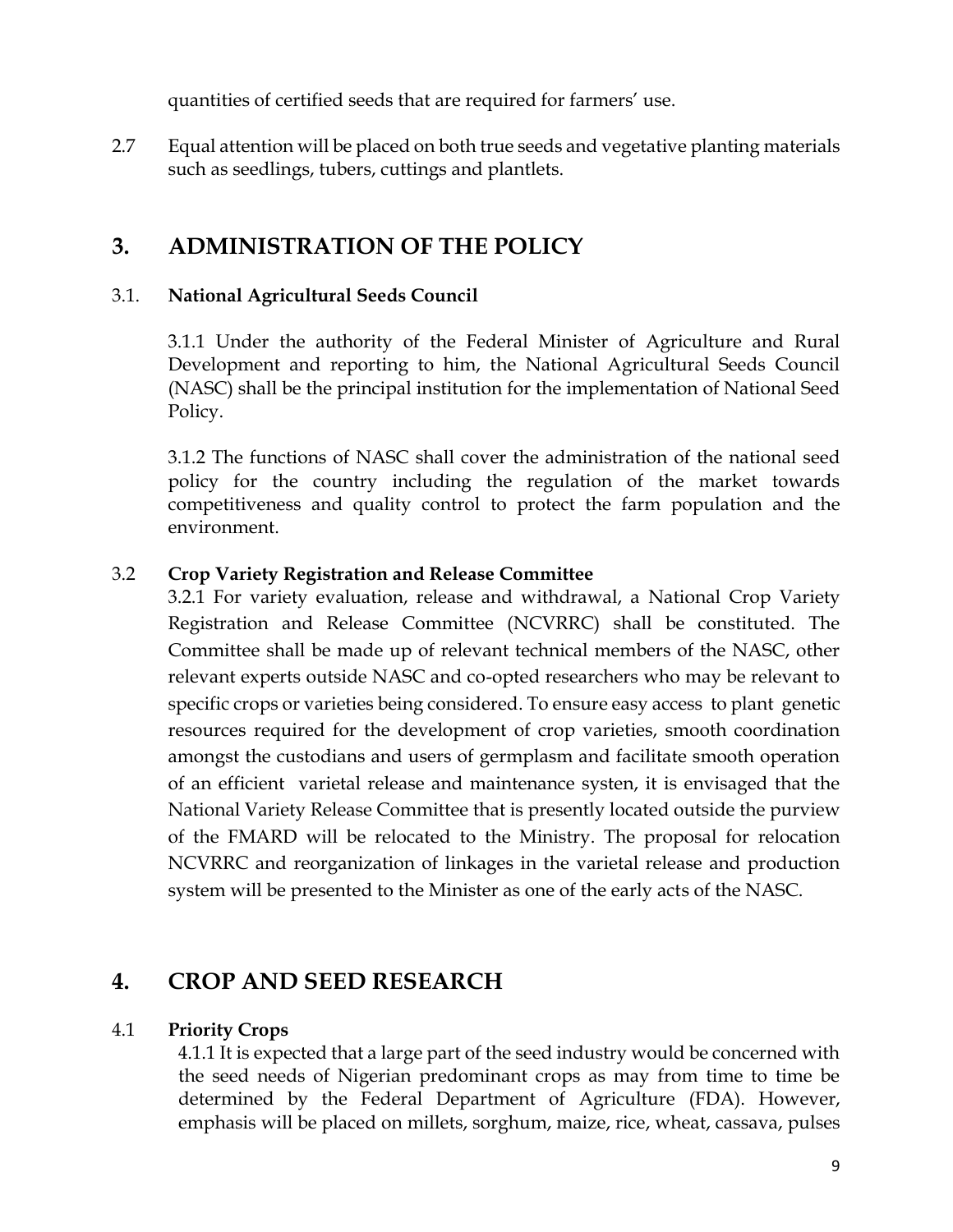and oil crops, which are important for the achievement of food security. Furthermore, there is urgent need to develop the national capacity for the production and supply of vegetable and minor crops seeds such as onion, tomato, peppers and carrot.

4.1.2. The NASC shall guide the seed industry to play a supportive role in crop diversification efforts of the Government by addressing the needs of both true seeds and vegetative planting materials of crops including cassava, taro, cocoyam, yams and fruit trees. The FDA shall update the list of priority crops to keep it in pace with the requirements of the nation.

#### 4.2 **Variety Development**

4.2.1 NASC shall establish strong working relationship with national, regional and international genebanks with a view to facilitating access for public and private plant breeders to plant genetic resources for the development of new varieties.

4.2.2 Varietal development and maintenance: Both public and private researchers shall be encouraged to undertake varietal development and maintenance. However, the research institutes would undertake genetic improvement, varietal maintenance and breeder seed production of their mandate crops.

4.2.2 Participatory Varietal Selection (PVS) process would be adopted in fasttracking the release process, especially of self-fertilized crops so as to create awareness about new varieties and appropriate improved crop production technology.

4.2.3 Hybrid seed development and promotion: High priority will be given to development and promotion of high-yielding hybrid crop varieties by NARIs, international research institutes and private seed companies. All stakeholders, including agro-allied industries shall be encouraged to promote the adoption and use of hybrid varieties. Government shall give more emphasis to the development and promotion of hybrid crop varieties as opposed to open-pollinated varieties.

#### 4.3 **Varietal Adaptation Testing**

4.3.1 Varietal evaluation would be conducted widely under the Nationally- Coordinated Research Projects (NCRPs) involving multi-location on-station trial data collected for two (2) cropping seasons and multi-location on-farm trial for two cropping season.

#### 4.4 **Variety Registration and Release**

4.4.1 All varieties, both domestic and imported, that are used for the purpose of seed multiplication shall be duly released and registered as specified under the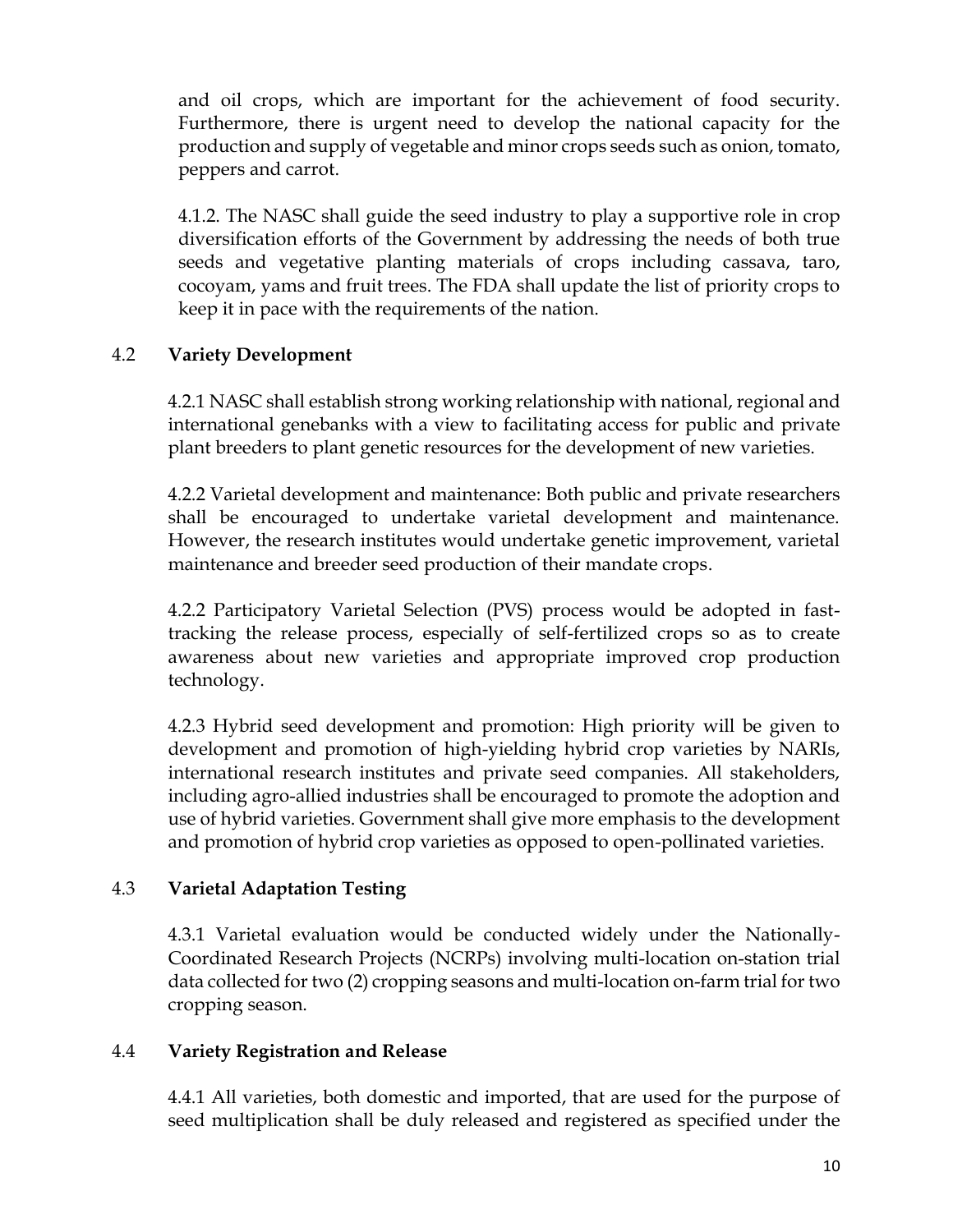Seed Law.

4.4.2 The NASC will maintain the National Variety List containing details of varieties that are registered and eligible for certification and shall regularly publish this list as specified in the Seed Law.

#### 4.5 **Control of Varieties and Varietal Ownership**

4.5.1 Intellectual Property Rights: The Intellectual Property Rights (IPR) of researchers, inventors and investors in the seed industry would be safeguarded and remunerated through royalties and other returns on their efforts for a maximum of not less than 10 years to enable them recoup the expenses made on research and variety development in accordance with existing relevant IPR legislations.

#### 4.6 **Farmers' Rights**

4.6.1 Farmers will maintain their right to use, exchange, share or sell their farm saved seed among themselves without any restriction and will have the right to continue using any varieties of their choice without being hampered by the system of compulsory registration provided they do not commercialize production emanating from proprietary varieties.

#### 4.7 **Strategic Seed Reserve Stock**

4.7.1 The Government through the NASC shall establish a buffer stock for seed to meet seasonal changes in demand or to replace crops lost during times of natural disaster as well as to preserve seeds at a time of glut. Also, private sector agencies shall be required and encouraged to maintain a reserve stock.

### **5. SEED PRODUCTION**

#### **5.1 Generation System of Seed Multiplication**

5.1.1 Nigeria shall follow a three-tier system of seed multiplication- Breeder seed, Foundation seed and Certified seed under the seed certification scheme.

5.1.2 The National Agricultural Seeds Council shall supervise production of all classes of seeds (breeder, foundation and certified) to maintain the limited generation plan towards guaranteeing the production and marketing of high quality seeds.

#### **5.2 Early Generation Seed Maintenance and Supply**

5.2.1 As may from time to time be decided by the FMARD, particularly concerning food security crops, the production of foundation seeds of improved crop varieties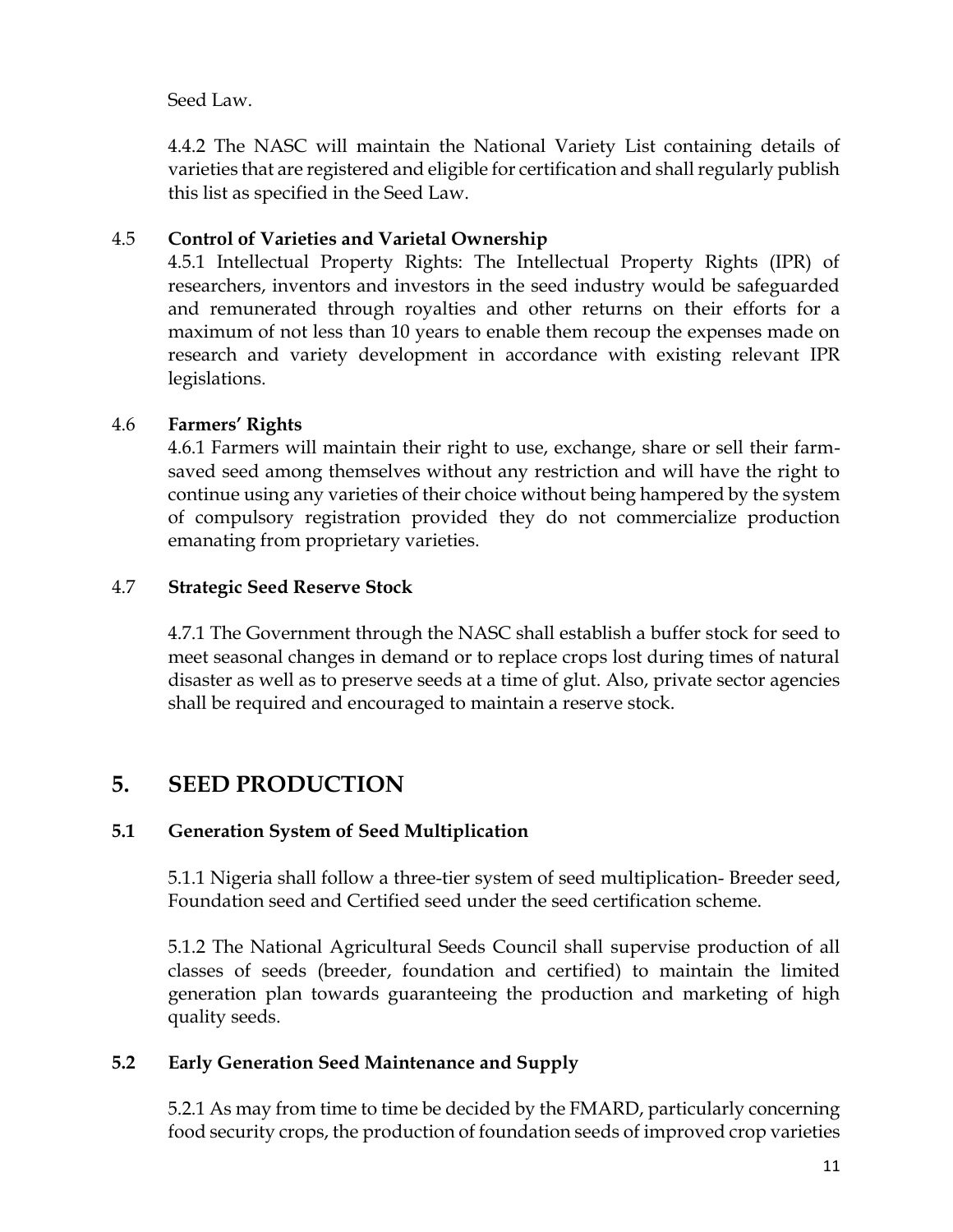and their subsequent multiplication as commercial seeds will be adequately funded through the NASC, State Seed Multiplication agencies, contract growers and other private commercial seed producers within the national seed rules and regulations.

5.2.2 Production of breeder seed of publicly bred varieties for national requirement shall be the responsibility of the relevant National Agricultural Research Institutes (NARIs) that has the national mandate for any given crop**.**

5.2.3 Breeder seed which is the starting point for all seed multiplication shall be expected to meet all seed standards as may from time to time be prescribed by the Council. The institution that originated a variety shall have the primary and leading responsibility for the genetic purity maintenance, and multiplication of breeder seed.

5.2.4 No agency shall be allowed to produce more than one class of seed under a trade name. Private Seed companies wishing to produce both foundation and certified seeds must do so under separate trade names.

5.2.5 Production of foundation seed shall be decentralized, with the functions of NASC focused on supervision, monitoring, coordination and certification including licensing private seed companies to handle the production of foundation seed.

5.2.6 Companies with adequate capacity can produce foundation seed directly on license while NASC shall exercise the power of coordination, supervision, regulation and control for the assurance of quality maintenance. Existing seed growers who wish to produce foundation seed shall be encouraged to establish their own private Seed Enterprises which shall be duly considered for registration by the Council for that purpose. Where it is considered not profitable to do so, government will intervene in a specific and transparent manner in the interest of the public

5.2.7 It shall be the responsibility of private sector to establish enterprises for the production of certified seed.

5.2.8 Production of certified seed from foundation seed shall be carried out by duly registered and licensed seed companies only. Any Government/Public institutions interested in producing seeds for commercial purposes must float and register a seed company and thereafter seek accreditation of the company with NASC.

5.2.9 Hybrid crop varieties developed and released by NARIs shall be commercialized only by seed companies with the payment of royalties to the relevant NARIs.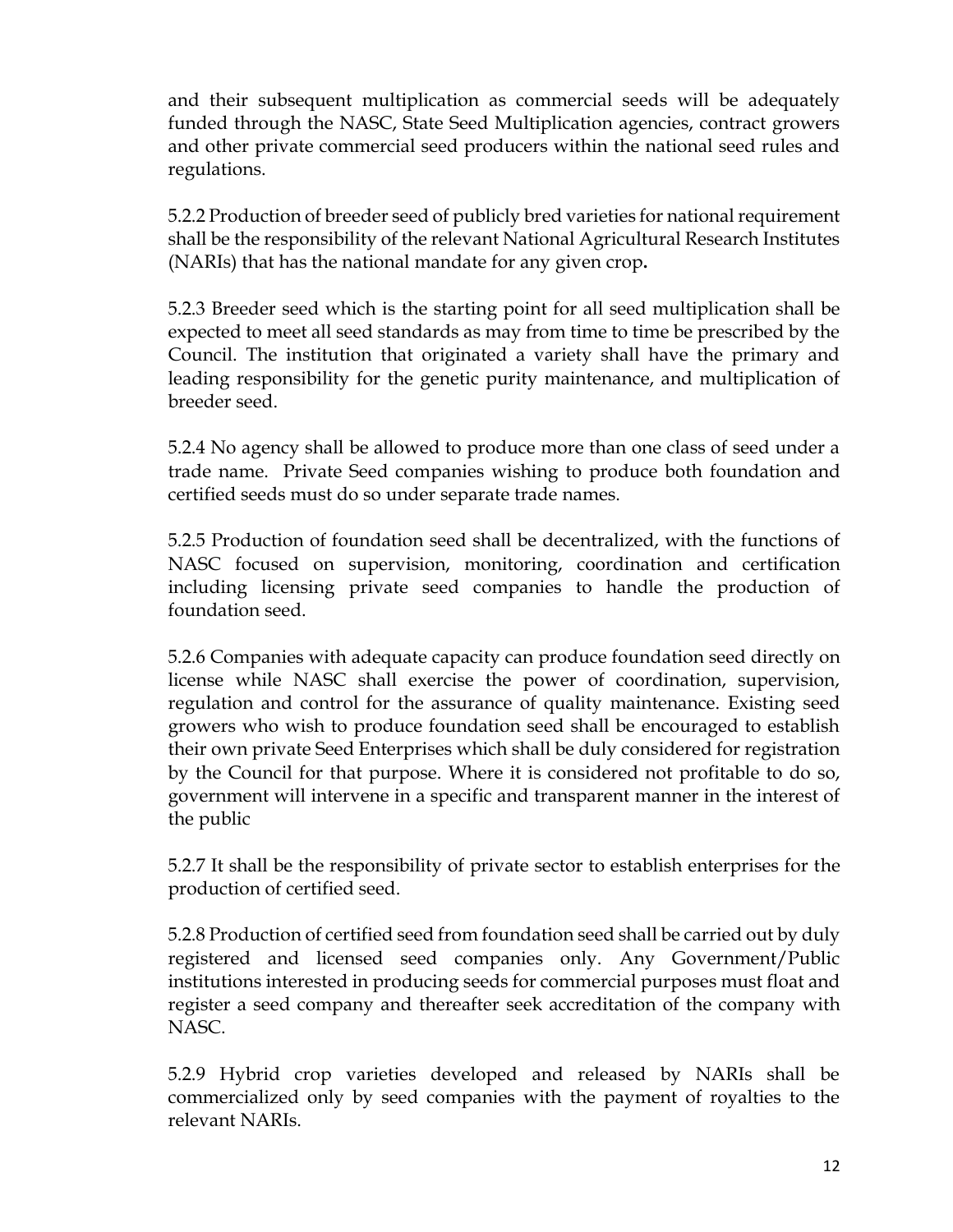5.2.10 NASC shall from time to time as the need arises organize capacity building programmes for producers of all classes of seed.

5.3 Vegetative Seeds

5.3.1 The establishment and commercialization of tissue culture laboratories in multiplying horticultural crops and other seedlings shall be promoted.

5.3.2. Producers of vegetative planting materials for sale to farmers shall be required to register with the NASC for operational license.

#### 5.4 **Seed Conditioning**

5.4.1. It shall be a requirement that all seeds to be marketed and distributed in Nigeria are processed/conditioned.

5.4.2 NASC shall, in partnership with seed industry players, evolve a system of providing seed conditioning services to small-scale and community seed producers for a fee.

### **6. SEED QUALITY ASSURANCE**

#### **6.1. Quality Standards**

6.1.1. Seed quality is the basis of crop performance and yield. Therefore, quality of seeds shall be the basis of all activities with a view to ensuring that seeds of highest quality that meets prescribed minimum standards enter into the Nigerian seed system irrespective of their source

6.2.1 NASC would ensure that only seed lots that meet prescribed minimum seed certification standards are offered for sale to farmers. To ensure this, joint monitoring and field inspection of breeder, foundation and certified seed plots shall be undertaken in accordance with prescribed procedures and standards stipulated in the Seeds Act and the Harmonized Seed Rules and Regulation.

#### 6.2 **Seed Quality Control Mechanisms**

#### **6.2.1 External Seed Quality Control**

6.2.1.1 Certification, that is independent third party guarantee, shall be compulsory for all seeds to be marketed in Nigeria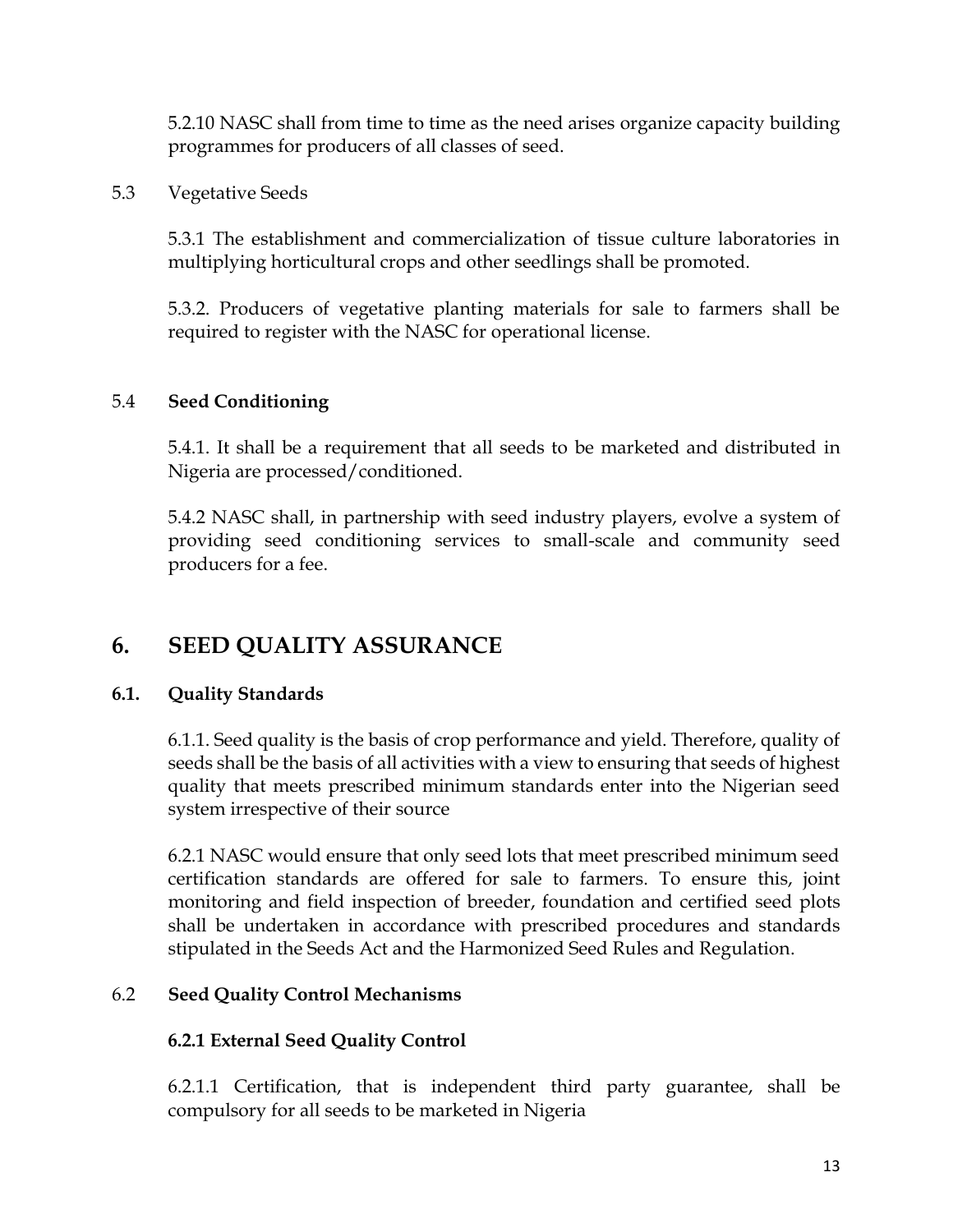6.2.1.2 NASC shall organize a seed certification system that guarantees the farmer the assurances that the seed in circulation is genetically pure and that it meets specified minimum seed certification requirements.

6.2.1.2 NASC shall ensure that all seed producers comply with technical details in maintaining quality standards for certification.

6.2.1.3 The NASC will carry out inspection and certification of all seed production fields throughout the country, irrespective of the producer.

6.2.1.4 NASC shall collaborate with other relevant law enforcement agencies for the enforcement of quality standards in the seed industry.

6.2.1.4 Certification may be undertaken on behalf of NASC by accredited and registered seed specialists who must have requisite qualifications (of at least an MSc in seed science and technology) and experience the remuneration of which shall be borne by the recipient of their service.

#### **6.2.2 Internal Seed Quality Control**

6.2.2.1 Accreditation of new seed companies/enterprises and renewal of accreditation for existing seed companies and enterprises producing and marketing seeds in Nigeria shall be contingent on the existence of an internal seed quality control mechanism approved by NASC.

6.2.2.2 NASC shall be responsible for the establishment of guidelines and standards for internal seed quality control system

#### **6.2.3 Plant Protection and Quarantine**

#### 6.3 **Seed Law**

6.3.1 The subsisting legal framework for implementing the National Seed Policy is the National Agricultural Seeds Act No 72 of 1992 and as may be reviewed and amended by the National Assembly.

6.3.2 The seed law as well as the harmonized seed rules and regulations governing the seed industry produced by NASC shall constitute a schedule to the Seed Policy. The appropriate sanctions for violating the seed rules and regulations are as stipulated in the Seeds Act.

#### 6.4 **Seed Testing**

6.4.1 There shall be regular sampling and testing of seed lots in order to enforce the seed law in accordance with the seed rules and regulations of Nigeria and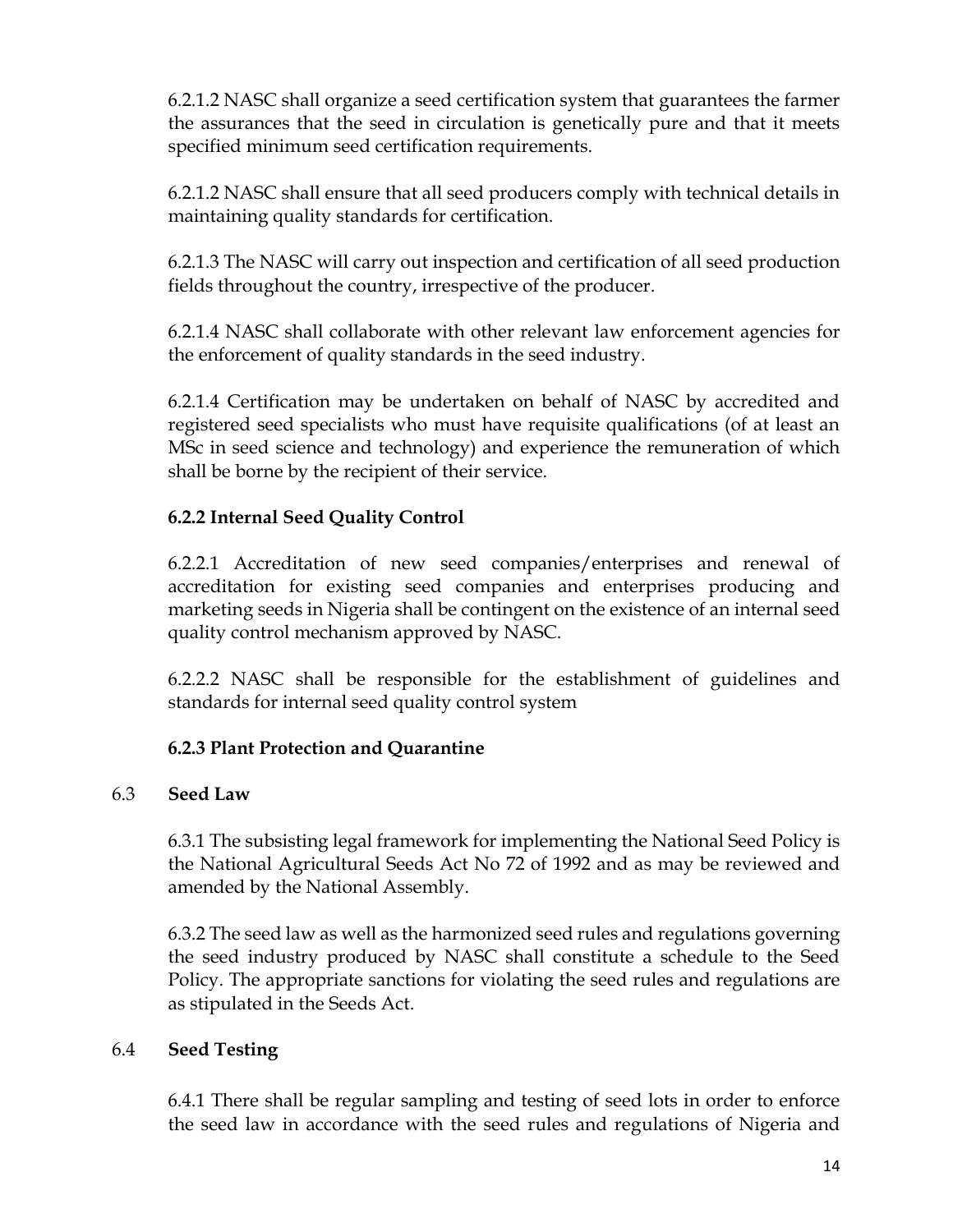#### ECOWAS.

6.4.2 There shall be established standard seed testing laboratories comprising the Central Seed Testing Laboratory and the Zonal Seed Testing laboratories to be equipped and strengthened with adequate quality control equipment, manpower and facilities.

6.4.3 Satellite seed testing laboratories shall be established in all the states of the federation and FCT to bring seed testing facilities closer to producers and farmers.

6.4.4 Private seed companies shall be encouraged to establish seed testing laboratories for purposes of internal seed quality control.

### **7. SEED DISTRIBUTION AND MARKETING**

#### 7.1 **Basic Principles**

7.1.1 Government shall encourage and support the establishment and operation of a private sector-led seed supply system, which makes improved seed available within their zone of mobility to all farmers in all crop production areas.

7.1.2 Distribution and marketing of seed of any variety emanating from formal seed sector seed agencies to farmers for the purpose of sowing will be allowed only if the said variety has been released and registered by the NCVRRC.

7.1.3 For all intent and purposes, seed should be sold on the basis of cash or on credit as appropriate. Agencies can only engage in free distribution of seed in the case of emergency or relief with the approval of NASC and the intended beneficiary communities and farmers have to be identified in collaboration and agreement with the FMARD.

7.1.4 No attempt should be made by agencies to distribute free seed that could undermine commercial sales of seed. This excludes small quantities of seeds meant for promotional purposes.

7.1.5 Marketing of certified seeds shall be carried out by duly registered and licensed seed companies ONLY.

7.1.6 Agro-dealer development programmes and seed value chain approaches shall be vigorously pursued to open up the market for seed and as a vehicle for reaching rural farming communities.

7.1.7 No agency shall market more than one class of seed under a trade name.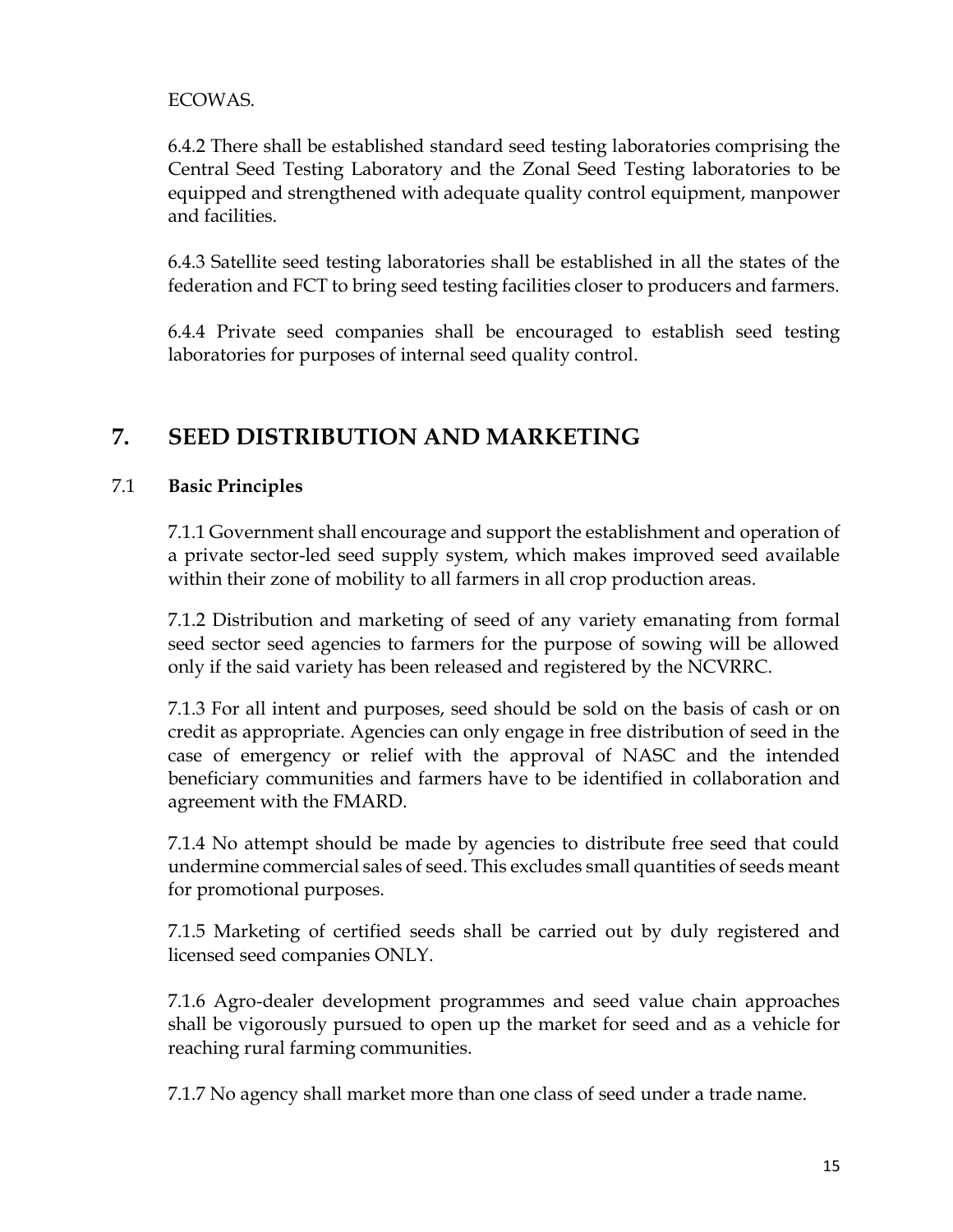#### 7.2 **Market Support and Coordination**

7.2.1 Appropriate instrument for fair seed pricing policy shall be put in place to ensure affordability of improved seeds while allowing remunerative profit margin for market actors.

#### 7.3 **Seed Extension and Promotion**

7.3.1 Farmer's level of awareness about use of improved seed would be enhanced through seed extension and other promotional activities such as demonstration, field days, farmer field schools, mass media and other methods.

7.3.2 The quality and volume of seed extension work would be improved through training and re-training of seed extension workers.

7.3.3 Government shall mount aggressive seed promotional campaigns on the use of improved seed at national, state LGA, and community levels to increase demand for improved seed and thereby increase the volume of seed trade and adoption.

7.3.4 The private seed sector shall seriously and regularly undertake seed extension and promotional activities to expand their market and consequently the use of improved seed.

#### 7.4 **Seed Import**

7.4.1 Importation of germplasm for breeding and varietal development purposes shall be encouraged.

7.4.2 Importation of commercial seed of varieties outside the West African Catalogue of Plant Species and Varieties (WACPSV) shall only be permitted in small quantities for experimentation.

7.4.3 Application for importation of seeds in commercial quantities shall be made to NASC and such application shall be handled in a manner as specified in the Seed Act and in consonance with phyto-sanitary requirements of National Agricultural Quarantine Service (NAQS), the Nigeria biosafety guidelines and in accordance with the harmonized ECOWAS regulatory framework.

#### 7.5 **Seed Export**

7.5.1. Seed export, especially to African countries, would be encouraged in order to facilitate international seed trade. Seed trade will be promoted under the seed rules and regulations of the ECOWAS sub-region as harmonized, with a view to applying regionally agreed principles and protocols that minimize trade barriers.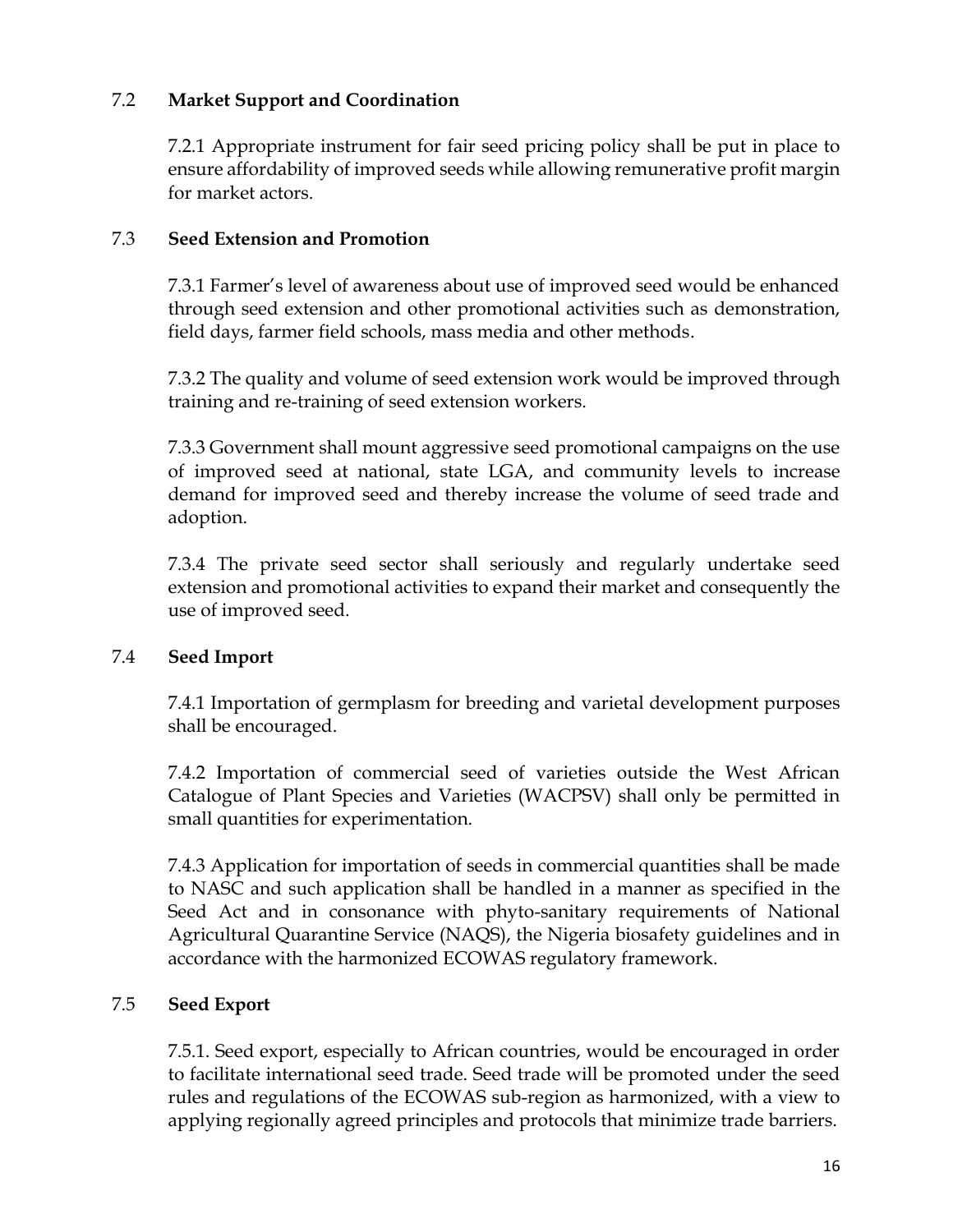7.5.2 Application for exportation of seeds in commercial quantities shall be made to NASC and such application shall be handled in a manner as specified in the Seed Act and in consonance with phyto-sanitary requirements of National Agricultural Quarantine Service (NAQS), the Nigeria Biosafety Guidelines and in accordance with the harmonized ECOWAS regulatory framework.

### **8. GENETICALLY MODIFIED CROPS**

#### 8.1 Research

8.1.1 Research into the development and use of biotechnology in the seed industry will be encouraged provided it will not infringe on existing legal channels of introducing new varieties into the country.

8.1.2 Research into seeds that have terminator genes will be encouraged for the purpose of genotype development ONLY.

8.1.3 Importation of Genetically Modified (GM) seeds would be subject to availability of local capacity and with proper testing and adequate monitoring under the Nigerian Biosafety Guidelines. The necessary human capacity building, infrastructural facilities and equipment for risk analysis and detection shall be established in the National Seed Testing Laboratory before introduction of GM products into Nigerian market

8.2 Production

8.2.1 Genetically Modified (GM): Commercial GM seeds with terminator genes should at no time be allowed into the country

### **9. SEED SECTOR DEVELOPMENT**

#### 9.1 Private Sector Promotional Benefits

9.1.1 The resources of Federal Government shall be committed to the seed industry through the Council which will license the appropriate organizations or companies to produce and market improved seeds. The Council shall also encourage existing seed growers to register as seed enterprises.

9.1.2 Subject to consideration by the FMARD, and in recognition of its pivotal role as a critical food production input, subsidies will be selectively granted on seeds to reduce the cost of agricultural production and if necessary, on agricultural product prices to enhance farmers' revenue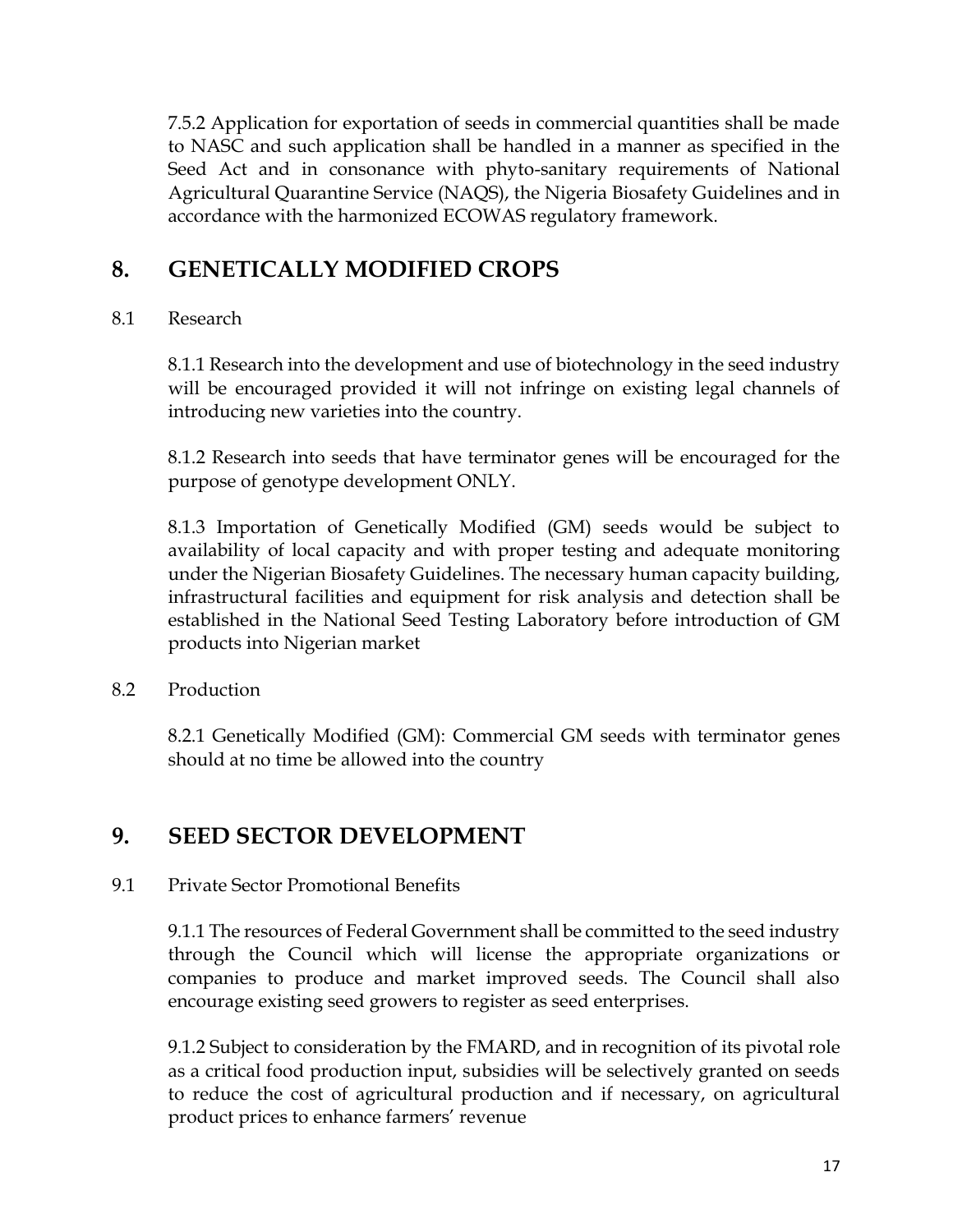9.1.3 It shall be the policy of government to develop the private seed industry for foundation and certified seed production, processing and marketing through private seed producers, seed enterprises, seed distributors and dealers.

9.1.4 Participation of the private sector in policy administration shall be ensured through a strong representation of members on the Governing Board of the National Agricultural Seeds Council.

9.1.5 The access of private sector to breeder and foundation seed of publicly bred varieties for seed enterprises that do not have an independent research capability shall be ensured.

9.1.6 The right to produce and market hybrids and vegetable seeds shall be granted, including the freedom to import breeding material, subject to plant quarantine regulations, seed quality and biosafety guidelines; liberalization of the licensing of private seed producers, marketers, seed dealers, enterprises etc.

9.1.7 Other policy incentives to members of the private seed sector shall be provided, such as: Grant of pioneer status; Concessionary interest rates on loan; Exemption from import duty on equipment; Exemption from sale taxes; Tax holiday; Liberalization of letter of credit consistent with foreign exchange regulations, etc.

#### 9.2 **The Informal Seed Sector**

9.2.1 In view of the fact that the informal sector made up of community seed production and farmer-saved seeds and exchanges as well as supplies from local markets as a predominant source of seeds in Nigeria, the NASC will support and enhance the informal seed sector, encouraging its role in supporting household food security, as well as catering for the crops that are not in the portfolio of the private seed sector programme, while at the same time encouraging relevant informal sector participants to systematically evolve into formal sector entities.

9.2.2 Interventions aimed at assisting the informal sector, which shall include extension education, specific seed related training schemes, research assistance in participatory breeding techniques and development of simple seed conditioning and storage facilities, shall be conducted regularly.

#### 9.3 **Seed Industry Data and Statistics**

9.3.1. The NASC shall establish and maintain a system to collect and disseminate correct, current, detailed and up-to-date data on seed use, planned needs and seed availability, so that it can support management and decision-making by seed suppliers and users.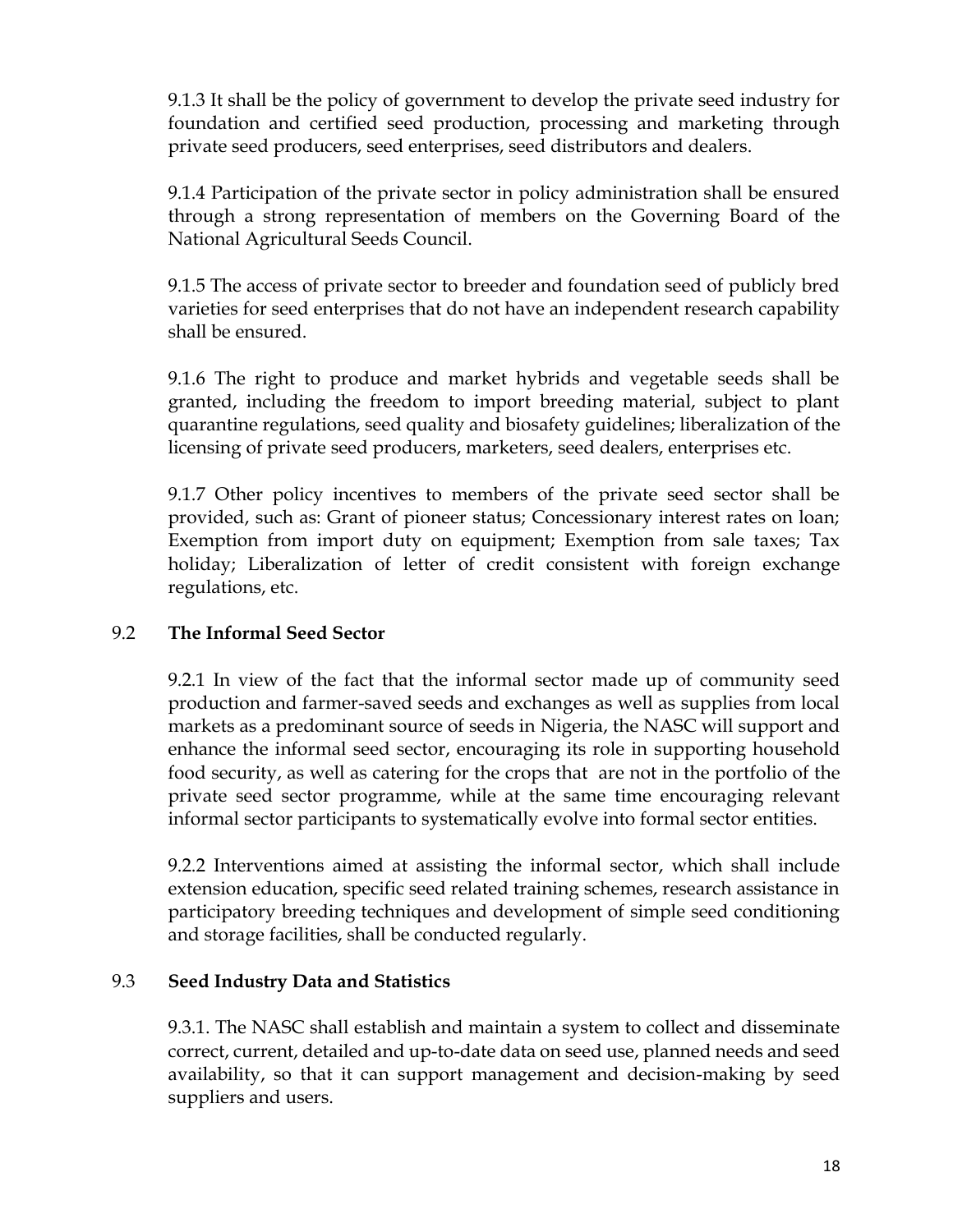#### 9.4 **Training and Technology Application**

9.4.1 The formal training of manpower in the seed industry at undergraduate and postgraduate level at Seed Technology Centres in the country shall be strengthened; the vocational training of manpower would be handled by the Council in collaboration with relevant organizations.

9.4.2 The Council shall ensure adequate and timely training of stakeholders in seed industry.

9.4.3 In certain circumstances, as may be defined by NASC, funds shall be provided for short local and overseas training of selected candidates of both public and private agencies in developed and developing seed systems

### **10 IMPLEMENTATION MODALITIES**

- 10.1 Government shall through participatory process with the private sector undertake the full formulation of strategies for implementing the seed policy with a view to fully specifying the various dimensions and instruments.
- 10.2 The strategy of implementation of the National Seed Policy shall be formulated against the need for proper programming of its various components.
- 10.3 The critical aspects of the implementation strategy shall be formulated in terms of work plan, implementation manuals, budget implications, logical framework, among others.

### **11. ENTRY INTO FORCE**

#### **12.1 Effective Date**

12.1.1 This National Seeds Policy shall be effective as ------------------.

#### **12.2 Applicability**

12.2.1 All the components of the policy shall have long-term application, and shall continue in force indefinitely, until specifically modified under provisions of this Policy. However, such modifications shall not change the intent or philosophy of this National Seed Policy.

### **12. POLICY ADVISORY AND UPDATING**

#### **12.1 Policy coordination and review**

12.1.1 Seed policy review exercise shall take place at least once every three years